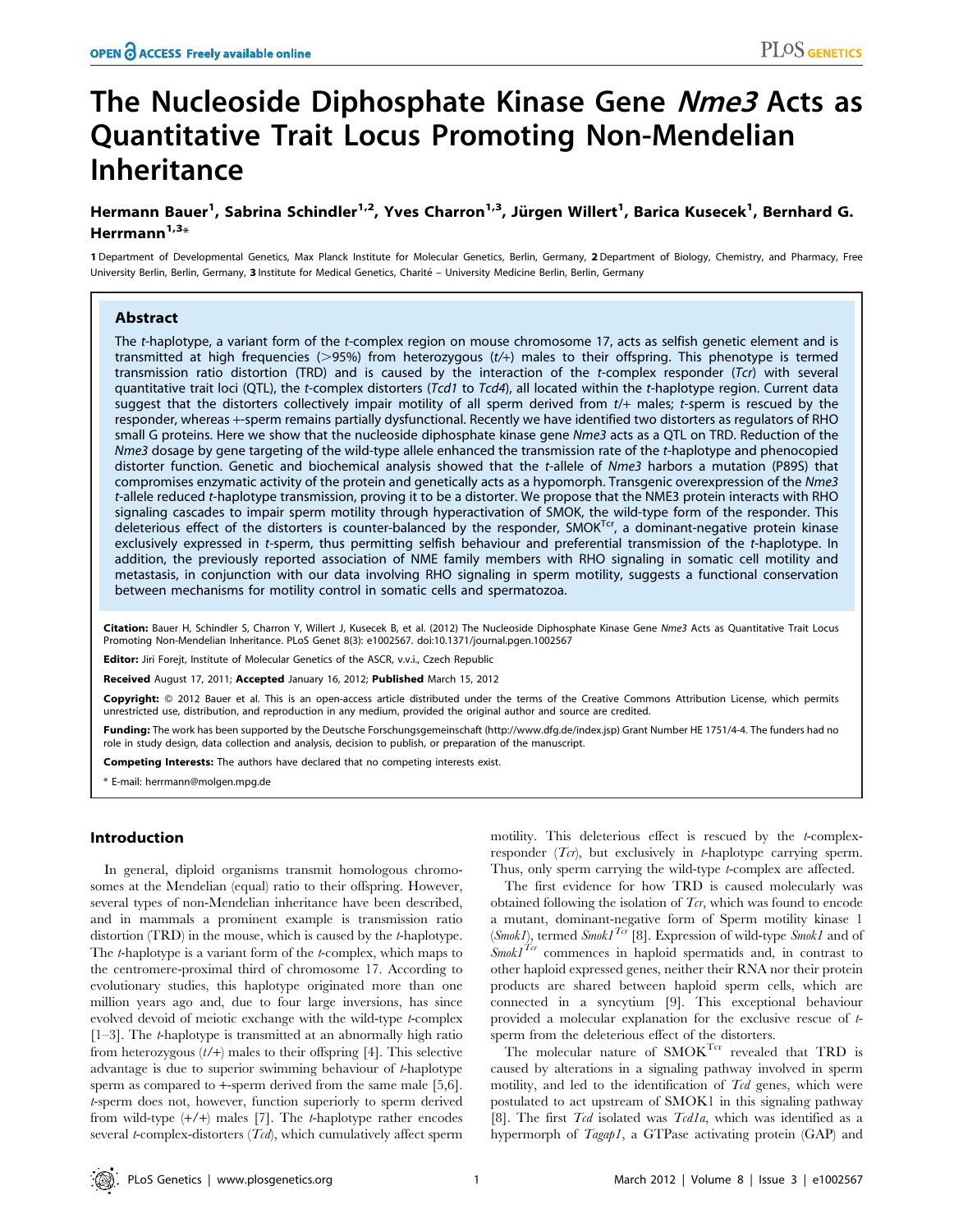#### Author Summary

Selfish genetic elements, which promote their own propagation and thereby violate Mendel's laws, have attracted much attention within the scientific community and by the public. The molecular principles underlying their exceptional behaviour are, in general, not well understood. A notable exception is the t-haplotype of the mouse, which was discovered in 1936 and has since been a paradigm for non-Mendelian inheritance in mammals. Recently we have revealed the molecular nature of several elements within this genetic region, including the t-complex responder and two t-complex distorters that interact to promote the high transmission rate of the thaplotype from males (which carry this variant genetic region) to their offspring. Here we show that the nucleoside diphosphate kinase gene, Nme3, acts as distorter and thus contributes to the high transmission rate of the t-haplotype. We show that Nme3 acts as quantitative trait locus and interacts with RHO signaling cascades involved in sperm motility control. Since human NME family members have been associated with somatic cell motility (which is also controlled by RHO signalling) and cancer cell metastasis, we propose a functional conservation between motility control in somatic and sperm cells.

inhibitor of Rho small G proteins [10]. Tcd2 was later shown to encode a hypermorph of Fgd2 (Faciogenital dysplasia 2), a GDP/ GTP exchange factor (GEF) and activator of the Rho protein CDC42 [11,12]. These data established the involvement of Rho signaling in the control of sperm motility and in TRD. Rho G proteins are molecular switches that cycle between an active, GTP-bound, and an inactive, GDP-bound, state. GAPs enhance the hydrolysis of GTP, driving Rho small G proteins into the inactive state, while GEFs enhance the loading of small G proteins with GTP, thus promoting the active state.

Here we show that the nucleoside diphosphate kinase gene Nme3 (protein expressed in non-metastatic cells 3; MGI acc. number 1930182, Ensembl gene ENSMUSG00000073435) acts as a quantitative trait locus in TRD. Group I nucleoside diphosphate kinases such as NME3 function to phosphorylate GDP to GTP, the activator molecule for small G proteins, providing a link between  $Nme3$  and the previously identified Tcd genes. We show that reduction in the Nme3 gene dosage by gene targeting enhances the transmission rate of the t-haplotype, while transgenic over-expression of the t-allele reduces t-haplotype transmission. Genetic and biochemical data demonstrate that the t-allele of Nme3 is a distorter and acts as hypomorph, in contrast to previously identified distorters. Nme3 complements the family of G protein-related factors acting as QTLs in non-Mendelian inheritance.

# Results/Discussion

# Nme3 Is Expressed in Testis and Is Altered in the t-Haplotype

The identification of the Rho small G protein regulators Tagap1 and  $Fgd2$  as *t*-complex-distorters within the *t*-haplotype suggested that more genes involved in G protein signaling which may have a quantitative effect on t-haplotype transmission might be located within this chromosome segment. Therefore, we initiated a search for genes related to Rho signaling within this region of chromosome 17. We identified the gene Nme3, encoding a member of the nucleoside diphosphate kinase (NDK) family, at position 25 Mb from the centromere (Figure 1A). Nme3 belongs to the group I  $N$ mes  $(Nm eI-4)$  which are all catalytically active and share significant sequence homology [13,14].

In order to qualify as a Tcd candidate, a gene must be expressed in the testis and show variability between  $t$ - and wild-type alleles. Northern blot analysis showed expression of Nme3 in testes from the earliest stage after birth tested (7 days) to the adult (Figure 1B). Using *in situ* hybridization on sections of adult testes, Nme3 transcripts are detectable predominantly in early stages of spermatogenesis, while expression appears to be down-regulated in haploid cells (Figure 1C). However, the expression analysis of round spermatids using microarrays have shown that  $Nme3$ transcripts are also present in spermatids ([15], and EMBL-EBI: Gene Expression Atlas). Thus,  $\mathcal{N}$ me3 transcripts apparently persist during spermiogenesis and allow translation of NME3 protein acting later in spermatozoa. In conclusion, Nme3 was found to fulfill the first important criterion for a distorter.

Since the RNA expression level can be a good indicator of a QTL, as shown for the *t*-alleles of  $Fgd2$  and  $Tagap1$  [10,11], we analyzed the expression of Nme3 from the t-haplotype allele and compared it to the wild-type alleles from several mouse strains. The expression levels were found to be nearly identical between RNA derived from testes of C57BL/6 or other wild-type strains, and *t*-haplotype carrying strains (Figure 1D).  $t^6/$ + male testes showed marginally higher expression.

Since the analysis of RNA expression level revealed no significant variability between  $t$ - and wild-type alleles we examined sequence variation. We isolated cDNA clones by RT-PCR from testicular RNA from several wild-type and t-haplotype carrying strains and from a testis cDNA library prepared from  $t^6/t^{w5}$  males. In addition, we analyzed genomic fragments derived from several  $t$ -haplotypes. All sequence analyses detected a  $t$ -specific C to T transition in the coding sequence of Nme3, a missense mutation resulting in the change of proline to serine at position 89 (P89S; Figure 1E). This mutation was found in all *t*-haplotypes tested, which carry the *t*-form of the inversion In(17)4 ( $t^{i\sigma}$ ,  $t^{i\sigma}$ ,  $t^{i\sigma}$ ,  $t^{i\sigma}$ ,  $t^{i\sigma}$ ), but in none of the wild-type strains analyzed (C57BL/6, DBA/2, 129Sv, NMRI) (Figure 1E and data not shown). Therefore, this P89S mutation in Nme3 distinguishes the t-allele from the wild-type allele. All group I NDK enzymes possess almost identical 3-D structures, and the mutation affects a highly conserved amino acid located between alpha-helix  $\alpha$ 2 and beta-sheet  $\beta$ 3 of NME3 [13,14], which may alter the function of the protein. A similar proline to serine exchange was described in the Killer-of-prune mutation  $(awd^{Kpn})$  of the abnormal-wing-disc  $(awd)$  gene of D. melanogaster (Figure 1E; [16]). The awd  $K_{pm}$  mutation was shown to decrease the nucleoside diphosphate kinase activity substantially with respect to the wild-type *awd* gene product [17].

The combined data identified the t-allele of Nme3 as a distorter candidate.

According to its position on chromosome 17 it was not clear whether the  $Nme3$  gene is located within the  $Tcd2$  or  $Tcd3$  region. The proximal partial *t*-haplotype  $t^{w18}$ , which extends into inversion In(17)4, carries  $Tcd3$ , but not  $Tcd2$ , which maps more distally [18,19]. Therefore, analysis of  $t^{w18}$  allows the assignment of  $\mathcal{N}$ me3<sup>t</sup> to either the Tcd3 or Tcd2 region. Genomic Southern blot analysis complemented by cDNA sequencing demonstrated that  $\hat{t}^{w16}$ carries the wild-type allele of  $Nme^3$  and thus,  $Nme^{3t}$  is a  $Tcd2$ candidate (Figure S1 and data not shown).

#### A Knock-Out Allele of Nme3 Phenocopies a Distorter

Distorter genes act as QTLs in the sense that up- or downregulation of gene expression and/or activity has a quantitative effect on the phenotype; observed here as TRD. A proven method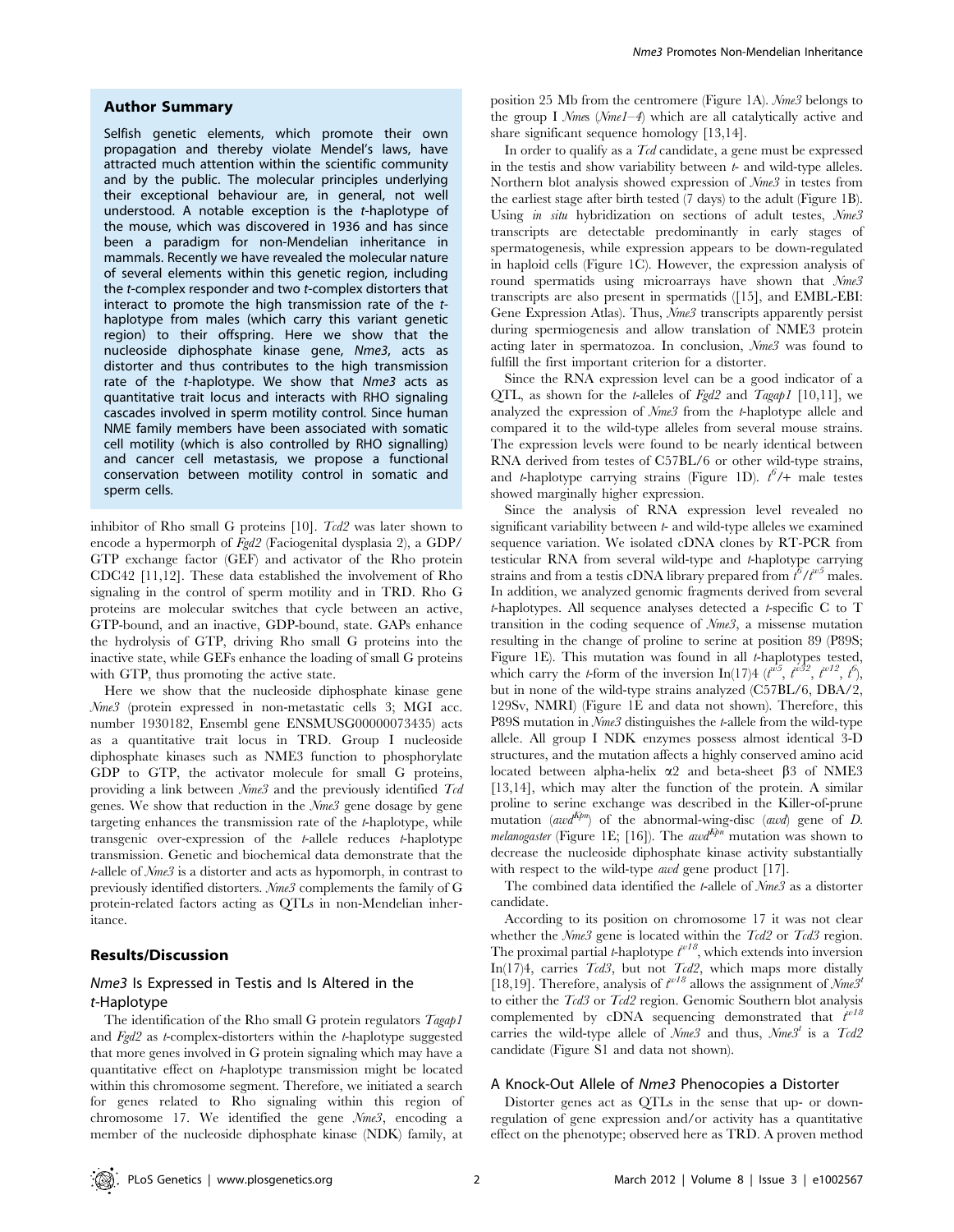

Figure 1. Nme3 is a Tcd2 candidate. (A) The position of Nme3 in the wild-type t-complex (+) and genetic mapping on t<sup>w18</sup> localized it to the Tcd2 region of the t-haplotype (t) (see Figure S1). Symbols of genes verified to be involved in TRD are boxed, and map positions relative to the wild-type chromosome 17 (in Mb) are indicated. Molecularly unknown Tcd loci are also listed along with Chr17 inversions and their relative orientations in both, the wild-type and t-haplotype chromosome, as well as crucial genetic markers (T, tf, H-2). (B) Northern blot analysis of Nme3 transcripts in testes from consecutive post partum stages reflecting the first round of spermatogenesis (P7–P24), and in testes of adult mice (ad). (C) In situ hybridization analysis of Nme3 on testis cryosections from an adult male. Expression is predominant in cells near the basal lamina (dotted line) representing diploid cell types. Schematic view of a seminiferous tubule. (Se) Sertoli cells; (SG) spermatogonia; (SC) spermatocytes; (RS) round spermatids; (SZ) spermatozoa. Scale bar: 50 µm. (D) Northern blot analysis of Nme3 expression in different wild-type strains and t-haplotypes. Quantification of the signals with respect to C57Bl/6 did not reveal significant differences. (E) Amino acid sequence comparison of several NME proteins encoded by Mus musculus (mmNME1 to mmNME3), the t-haplotype (mmNME3-t), Homo sapiens (hsNME3), and Drosophila melanogaster (dmAWD); a conserved proline at position 89 is altered in mmNME3-t (P89S), and a nearby proline residue was described as killer-of-prune mutation (K-pn) in the abnormalwing-disc (awd) gene of *D. melanogaster* when mutated to serine (red boxed). doi:10.1371/journal.pgen.1002567.g001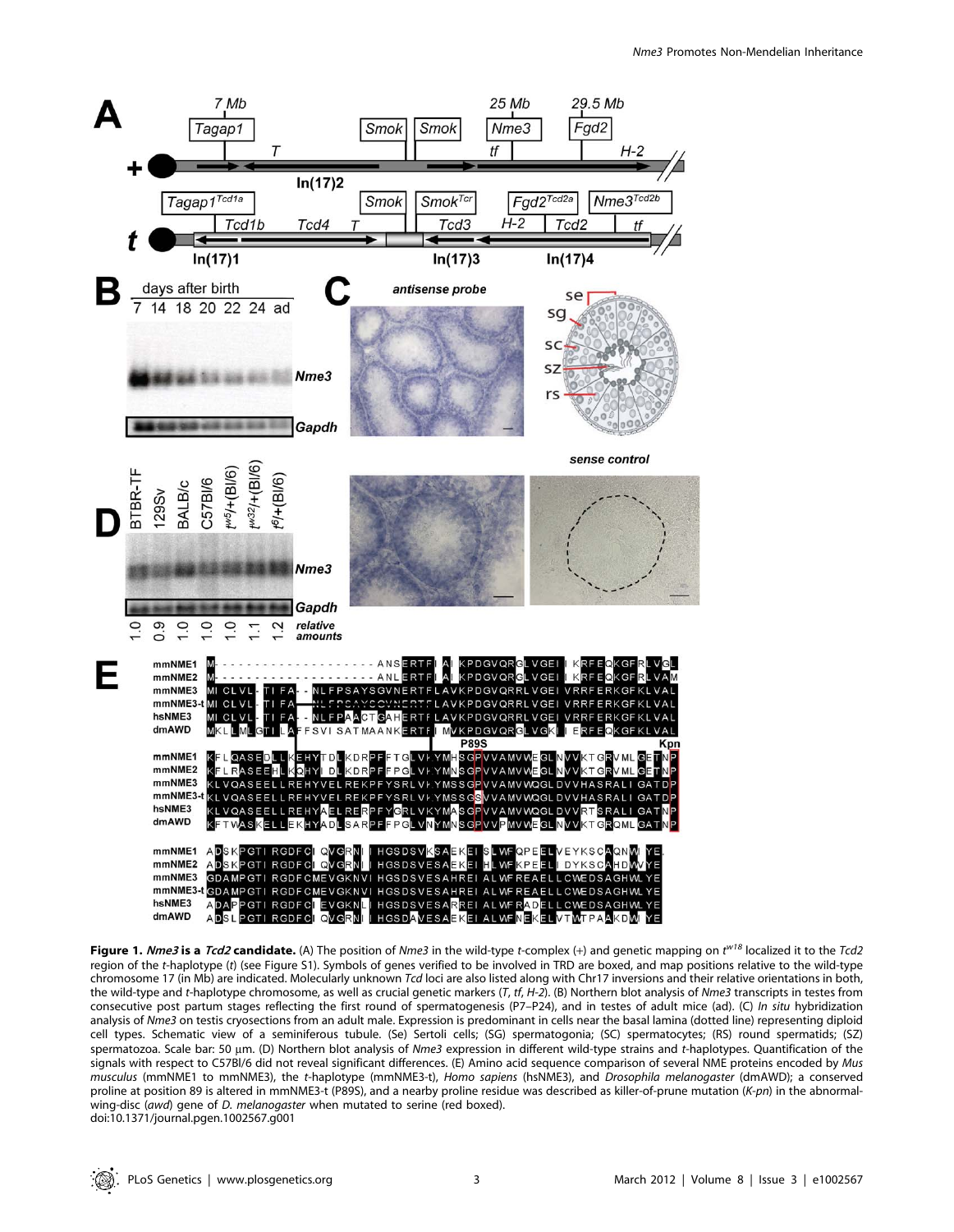for testing a possible effect of gene dosage on TRD is to inactivate the wild-type allele by gene targeting, assay the transmission of a thaplotype from males carrying the knock-out allele on the homologous chromosome, and compare it to control males which carry the wild-type allele. We targeted the Nme3 gene in ES cells by replacing exon 1 and part of exon 2 with a Pgk-Neomycin resistance cassette, generating a null allele (Figure 2A). Successful integration of the targeting construct was verified by Southern blot analysis (Figure 2B). We introduced the targeted allele into the germ line and confirmed by RT-PCR that Nme3 transcripts are lacking in the testes of homozygous-null males (Figure 2C). We then generated males carrying the targeted allele on the wild-type chromosome and the wild-type allele on either of the partial thaplotypes  $t^{w18}$  or  $t^{h49}$ . Littermates carrying the wild-type allele on both chromosomes 17, in conjunction with  $t^{w18}$  or  $t^{h49}$ , served as controls. For each male we determined the number of offspring that inherited the  $t$ -haplotype. In both tests the  $t$ -haplotype was transmitted at a significantly higher rate (15% and 8% respectively) from males carrying one targeted allele compared to littermates homozygous for the wild-type allele (Table 1). Therefore, a reduction of the gene dosage by half significantly increased the transmission rate of the t-haplotype. These data demonstrate that  $Nme3$  acts as a QTL on t-haplotype inheritance.

# The t-Allele of Nme3 Encodes a Hypomorph and Acts as **Distorter**

Although the genetic inheritance test proved the nature of  $Nme3$ as a QTL, it did not verify that the Nme3 t-allele acts as distorter gene. The latter requires that the t-allele itself alters the overall Nme3 activity in sperm, and causes a statistically significant change in t-haplotype transmission. To determine the mechanisms through which this may happen we first assessed the enzymatic activity of NME3-P89S relative to wild-type NME3.

We produced the enzyme *in vitro* using a coupled transcription/ translation system in rabbit reticulocyte lysate, purified the complexes, and measured the activity in an enzymatic assay. NME3-P89S showed strongly reduced enzymatic activity compared to wild-type (129Sv) NME3 protein (18% of wt activity; Figure 3A).

It is important to note that nucleoside diphosphate kinases function as hexamers. Therefore, in vivo the t-encoded NME3 monomers may form mixed hexamers with the wild-type protein, and in mixed complexes NME3-P89S might function as dominant-negative protein interfering with the function of the wild-type protein. Alternatively, it might form semi-functional complexes with wild-type monomers or have no effect. In order to discriminate between these possible effects, we assayed the enzymatic activity of a 1:1 mixture of NME3-P89S with wildtype protein, which would reflect the situation in a  $t/$ + male. We combined plasmids encoding the wild-type and the t-allele at an equal ratio prior to in vitro transcription and translation, purified the complexes, and measured their enzymatic activity. The activity dropped to 58% of that of the wild-type protein, suggesting that both the wild-type and the mutant protein contribute to the total enzyme activity (Figure 3A).

In order to assess whether the Nme3 t-allele acts as an antimorph (dominant-negative) or hypomorph (semi-functional) in vivo we took a transgenic approach. If the former were the case, a transgenic construct expressing the t-allele should enhance the transmission rate of a *t*-haplotype from a  $t/$ + male, since a dosage increase of the t-allele should further reduce endogenous NME3 activity. In contrast, if the t-allele acts as hypomorph the transgene would provide extra NME3 activity to the endogenous gene products and thus the t-haplotype transmission should drop.

We created a transgene construct  $(Tg(Nme3)HI7bgh,$  abbreviated  $T_g^{\ell}$  expressing the  $\bar{N}$ me<sup>3t</sup> allele in haploid sperm cells using the testis–specific Ace promoter (Figure 3B) [20]. Northern blot analysis and quantification showed that the transgene construct was expressed at approximately 80% of the level of the two endogenous alleles from a  $t^6$ /+ male (Figure 3C). We generated  $t^6$ / + mice carrying one wild-type and one *t*-allele, along with  $t^6$ /+ males additionally expressing the transgene. The former should maintain a 1:1 ratio of NME3 to NME3-P89S, while the latter should produce around 2.6-fold more NME3-P89S than NME3 (one wild-type allele and one t-allele plus approximately 1.6-fold over-expression of the t-allele from the  $T_g^t$  construct). We determined the transmission rate of  $t^6$  from  $t^6$ /+; $Tg^t$ /0 and compared it to  $t^6$  transmission from control littermates of the genotype  $t^6$ /+.

Males  $(t^6/+)$  expressing one wild-type and one t-allele transmitted the  $t^6$ -haplotype to 92.8% of their offspring. An increase of the *t*-allele dosage in hemizygous transgenic males  $(t^6)$ +; $Tg^{t}/0$ ) reduced the  $t^{6}$ -transmission to 89% of the offspring  $(p = 0.02;$  Table 1), indicating that the *t*-allele does not act as an antimorph, but as a hypomorph.

Biochemical testing confirmed this conclusion. Increasing the amount of NME3-P89S to 2.6-fold of the wild-type protein (1 part NME3: 2.6 parts NME3-P89S), which reflects the relative expression of wild-type and *t*-allele-derived  $Nme^3$  RNA in  $t^6$ /  $+;\overline{T}g^{t}/0$  males, significantly increased the enzymatic activity in comparison to the 1:1 mixture (Figure 3A). Thus, the NME3- P89S protein contributes to the overall enzymatic activity, rather than interfering with activity of the wild-type protein. These biochemical data are consistent with and support the genetic data.

In summary, both data sets identify the *t*-allele of  $Nme3$  as a hypomorphic allele acting as distorter of t-haplotype transmission.

The ability of the mouse *t*-haplotype to promote its transmission from  $t/$ + males to a high proportion of their offspring is due to the unusual properties of the responder,  $Smok^{Tcr}$ , a dominant negative protein kinase which is retained in the haploid sperm cells expressing the gene and able to rescue the impairment of sperm motility caused by the distorters [9]. These latter act as QTLs, which additively contribute to the high transmission rate of the responder. We have previously identified two distorters, which act as hypermorphs, the Rho-GAP Tagap1 and the Rho-GEF Fgd2 [10,11]. Although the two proteins have antagonistic effects on Rho activity, excess activity of either gene enhances the transmission rate of the  $t$ -haplotype from  $t$ /+ males. Thus, we proposed that Tagap1 controls a negative regulator and Fgd2 an activator of SMOK, the wild-type form of the responder  $SMOK^{Ter}$  [11]. Increased down-regulation of the negative regulator by Tagap1 and increased up-regulation of the activator by Fgd2 both contribute to hyperactivation of SMOK, leading to impairment of sperm motility. This deleterious effect of the distorters is counterbalanced by SMOK<sup>Tcr</sup>, which exclusively rescues t-sperm resulting in TRD (Figure 4).

It is not yet clear how Nme3 interacts with the Rho signaling cascades involved in TRD. Recent reports have revealed negative interactions between NMEs and Rho small G protein signaling [21-23]. *Nmel* can act as a negative regulator of CDC42 by binding to the PH domain of the CDC42-GEF DBL. It can also inhibit CDC42 by direct interaction [21,22]. Similarly, NME1 has been demonstrated to inhibit RAC1 activity by interacting with the RAC1 activator TIAM1, an effect which is independent of its nucleoside disphosphate kinase activity [23]. It is unknown whether NME3 may function similarly. However, since genetic reduction of Nme3 promotes TRD, it is likely that the NME3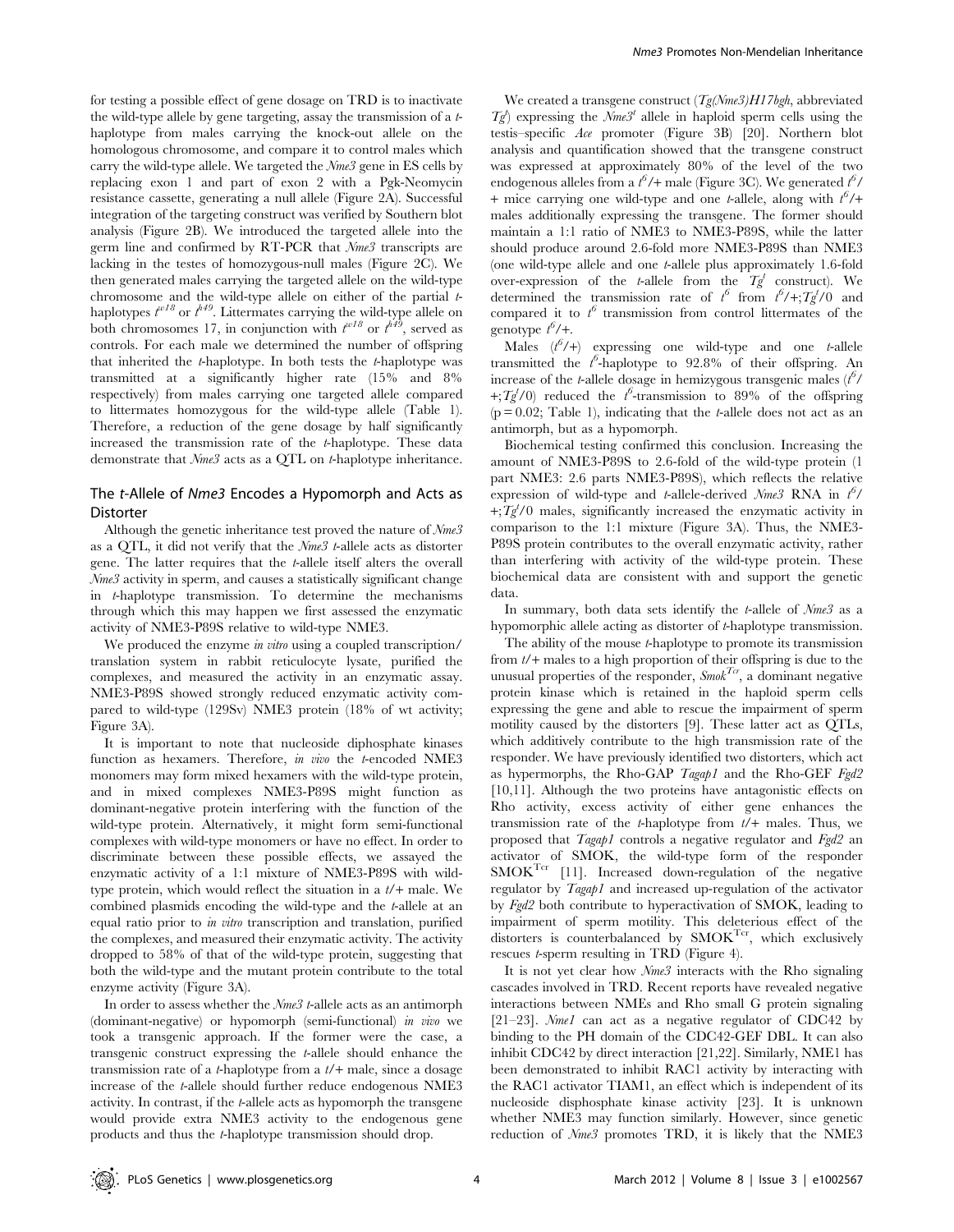



Figure 2. Targeted inactivation of the Nme3 gene. (A) Gene targeting strategy: a neomycin selection cassette was used to replace the entire first and part of the second exon of Nme3. (B) Confirmation of correct homologous recombination by Southern blot analysis of XbaI digested genomic DNA derived from ES-cells or mice. (C) Loss of Nme3 transcripts in homozygous knock-out mice  $(-/-)$  as determined by expression analysis using RT-PCR confirms that the targeted allele represents a null mutation. Genomic regions in (A) are not drawn to scale. Abbr.: LP, RP: left or right external probes; DT, diphteria toxin cassette for negative selection; wt, wild-type; +, wild-type allele; -, knock-out allele. doi:10.1371/journal.pgen.1002567.g002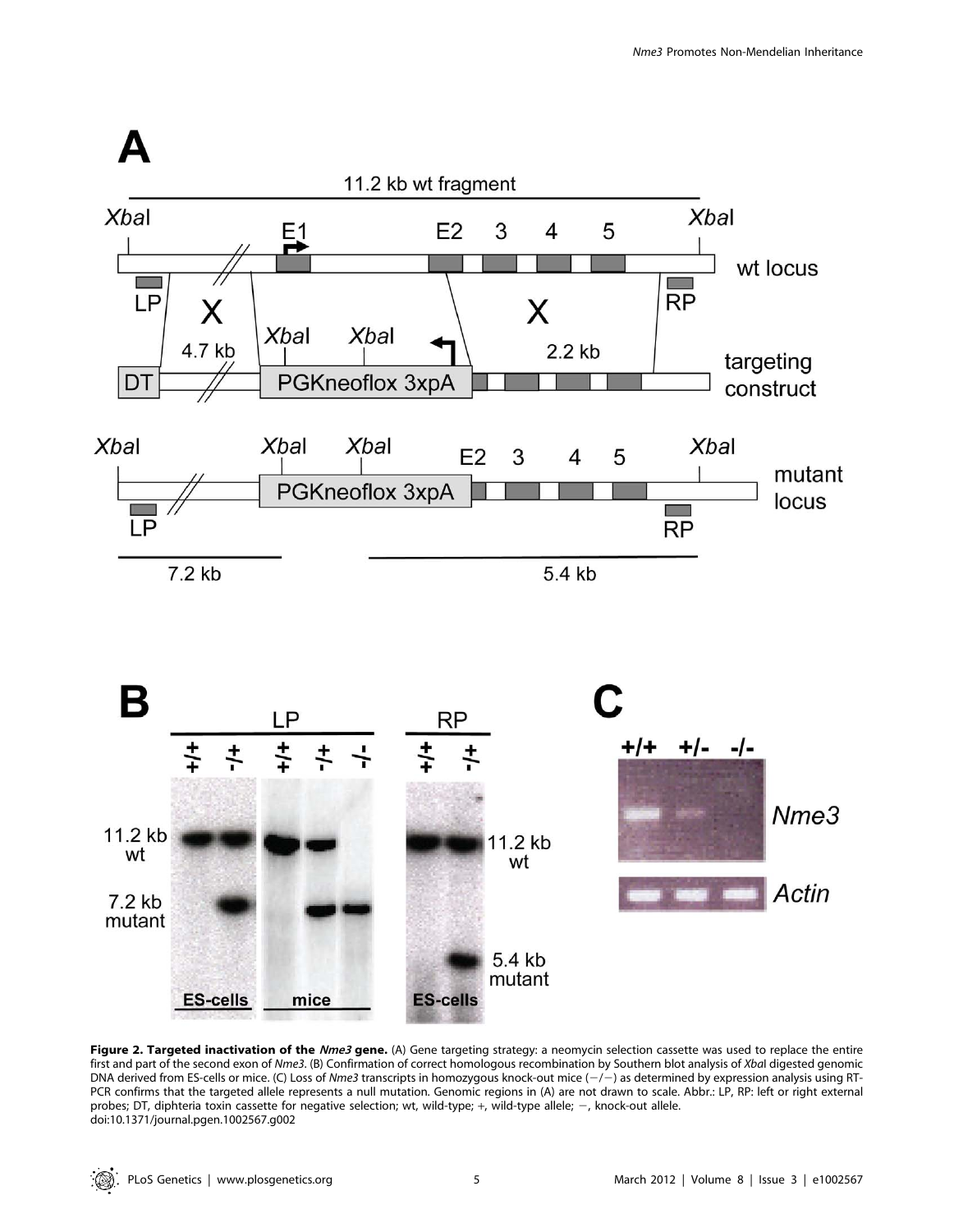Table 1. The reduction of the wild-type Nme3 gene dosage and over-expresssion of the Nme3 t-allele have opposite effects on t-haplotype transmission.

| Genotype of<br>male               | <b>Number</b><br>of males | Offspring    |        |     |                    |        |        |
|-----------------------------------|---------------------------|--------------|--------|-----|--------------------|--------|--------|
|                                   |                           | $\mathbf{t}$ | $\div$ |     | total % t $\chi^2$ |        | P      |
| $Nme3^{tm5Bgh}/+$<br>$t^{h49}$ /+ | $\overline{7}$            | 167          | 308    | 475 | 35.2               | 6.721  | 0.0095 |
| $Nme3^{+/+}$ $t^{h49}/+$          | $\overline{7}$            | 117          | 317    | 434 | 27                 |        |        |
| $Nme3^{tm5Bgh}/+$<br>$t^{w18}/+$  | $\overline{4}$            | 150          | 104    | 254 | 59.0               | 11.701 | 0.0006 |
| Nme3 <sup>+/+</sup> $t^{w18}/+$   | $-5$                      | 139          | 175    | 314 | 44.3               |        |        |
| $t^6$ /+ Tg <sup>t</sup> /0       | 8                         | 587          | 72     | 659 | 89.0               | 5.337  | 0.0209 |
| $t^6$ /+                          | 8                         | 646          | 50     | 696 | 92.9               |        |        |

Abbr.: +, wild type;  $Tg^t$ , Tg(Nme3)H17bgh.

doi:10.1371/journal.pgen.1002567.t001

protein is able to activate the inhibitory pathways controlling SMOK activity. Alternatively, it cannot be excluded that NME3 may inhibit the activating pathway or exert both, activating and inhibiting functions. The former effect might be caused by local increase of the GTP concentration promoting activation of Rho, the latter in a manner similar to that observed for NME1 action on CDC42. In any case, the NME-P89S protein expressed by the thaplotype leads to reduction of total NME3 activity and thus to down-regulation of the inhibitory pathway and/or up-regulation of the activating pathway (Figure 4). The possibility of some other link between NME3 and SMOK, though less likely, cannot be excluded.

Positional mapping of  $Nme3$  within the t-allele places it in the Tcd2 region, demonstrating for the first time a distorter region that conclusively contains several distorter loci (Fgd2 and Nme3). Accordingly, the two distorters in the  $Tcd2$  region are termed  $F_{gd}2^{T_{cd}2a}$  and  $N_{me}3^{T_{cd}2b}$ . A previous report had suggested the presence of two distorters in the Tcd1 region, which was confirmed by our data, but isolation of the second distorter in the Tcd1 region has not yet been reported [10,24,25].

Various Nme genes are expressed in male germ cells, several of them more specifically and prominently than  $Nme^3$  [14,26]. However, to our knowledge this study is the first providing strong evidence for a role of a group I Nme gene in sperm function. It is conceivable that other Nme genes as well are involved in the control of sperm motility and affect non-Mendelian inheritance, either as enhancers or suppressors of thaplotype TRD. In this way they may contribute to the high variability of t-haplotype transmission observed in different genetic backgrounds [27]. Also, partial redundancy among Nme genes may complement the loss of  $\mathcal{N}$ *me3* function, since  $\mathcal{N}$ *me3*<sup>-/</sup> males show no gross defects in viability and fertility (this report, data not shown).

The human group I gene  $NME1$  (Nm23-H1) was the first metastasis suppressor gene discovered and has been shown to suppress tumor cell motility in a variety of cancer models [28]. A similar function as an inhibitor of cell motility in a breast cancer cell line has been shown for human NME3 (NM23-H3) [29].

Together with our previous findings implicating Rho signaling in the control of sperm motility, this report provides further evidence for a functional conservation of the signaling networks controlling cell motility in somatic cells and in spermatozoa.

# Materials and Methods

#### Ethics Statement

Animal experiments were approved by the ethics committee of the Regierungspräsidium Freiburg (registration number T-00/28) and the LAGeSo Berlin (registration numbers ZH120 and Reg 0248/03).

Primer oligonucleotides are listed in Table S1.

#### Transcript Analysis

We amplified  $\mathcal{N}$ me3 transcripts by RT-PCR of the  $\mathcal{N}$ me3 coding region from mouse testis RNA isolated from different wild-type strains and t-haplotypes (primers Nme3-s and Nme3-as). We isolated the amplicons (622 bp), cloned them into pBS-SK (Stratagene), and sequenced several independent clones for each genotype. We isolated  $Nme3$  clones from a  $t^6/t^{w5}$  testes cDNA library by PCR-screening of subpools and colony hybridization [11] using the  $Nme3$  cDNA as a probe and sequenced the library clones as above. We performed Northern blot analysis using the NorthernMax-Gly Kit (Ambion) according to the manufacturer's instructions. For in situ hybridization analysis, DIG-labelled in vitro transcribed antisense RNA corresponding to the coding region of  $Nme3$  (primers Nme3-s and Nme3-as) was hybridized to 10  $\mu$ m frozen sections as described [30].

#### Gene Targeting and Transgene Constructs

We targeted the *Nme3* locus in CJ7 ES-cells [31] by replacing exon 1 and part of exon 2 (bp 33550 to 33847 in BAC 126c8, accession number AF220294.1) with a Pgk1-neo-polyA (Pgk1 neoflox3xpA) - cassette [11] as depicted in Figure 2A. We included a diphtheria toxin cassette for negative selection. To construct the targeting vector, we isolated the left- and right homology arms (4695 bp and 2180 bp, respectively) of the targeting construct by PCR and cloned both arms on either side of the selection cassette, introducing a SalI site for linearization at the end of the left arm. We electroporated CJ7 ES-cells with the linearized targeting construct and selected, isolated, and analyzed clones according to standard procedures [32]. Correctly targeted ES-clones were identified by Southern hybridization of XbaI digested genomic DNA with the left  $(5')$  probe  $(LP)$  and right  $(3')$  probe  $(RP)$ (Primers LP-s and LP-as, 1052 bp probe fragment; RP-s and RPas, 814 bp probe fragment). Both probes detect a 11.206 kb XbaI fragment in wild-type. Upon successful targeting, the LP detects a 7.228 kb fragment and the RP a 5.354 kb fragment. The  $Nme^{3t}$ transgenic construct consists of the angiotensin converting enzyme (Ace) spermiogenesis-specific promoter including the transcriptional start site (position  $-91$  to  $+17$ ) [20] followed by the cDNA of Nme3 exon 1 to 4, and genomic sequence comprising intron 4/5, exon 5 and 141 bp from the  $3'$ - untranslated region, ending 12 bp upstream of the endogenous polyadenylation (pA) signal, which we replaced by the SV40 pA sequence from pCS2+. We flanked this expression cassette with 2 copies of the chicken beta-globin insulator on both sides [33] (Figure 3B).

#### Biochemical Assays

We cloned the *Nme3* alleles into the pET30c vector (Novagen) in-frame with a 6xHis and S-tag. Since expression of full-length recombinant proteins in E. coli was unsuccessful, we used the constructs for in vitro transcription/translation reactions (IVT) with the TNT T7 Quick Coupled Transcription/Translation System (Promega) according to the manufacturer's instructions. Plasmid concentrations were kept constant relative to the reaction volumes. We purified recombinant NME3 using Ni-NTA agarose (Qiagen) (12.5  $\mu$ l bed volume/50  $\mu$ l IVT reaction). We added 0.6 ml Ni-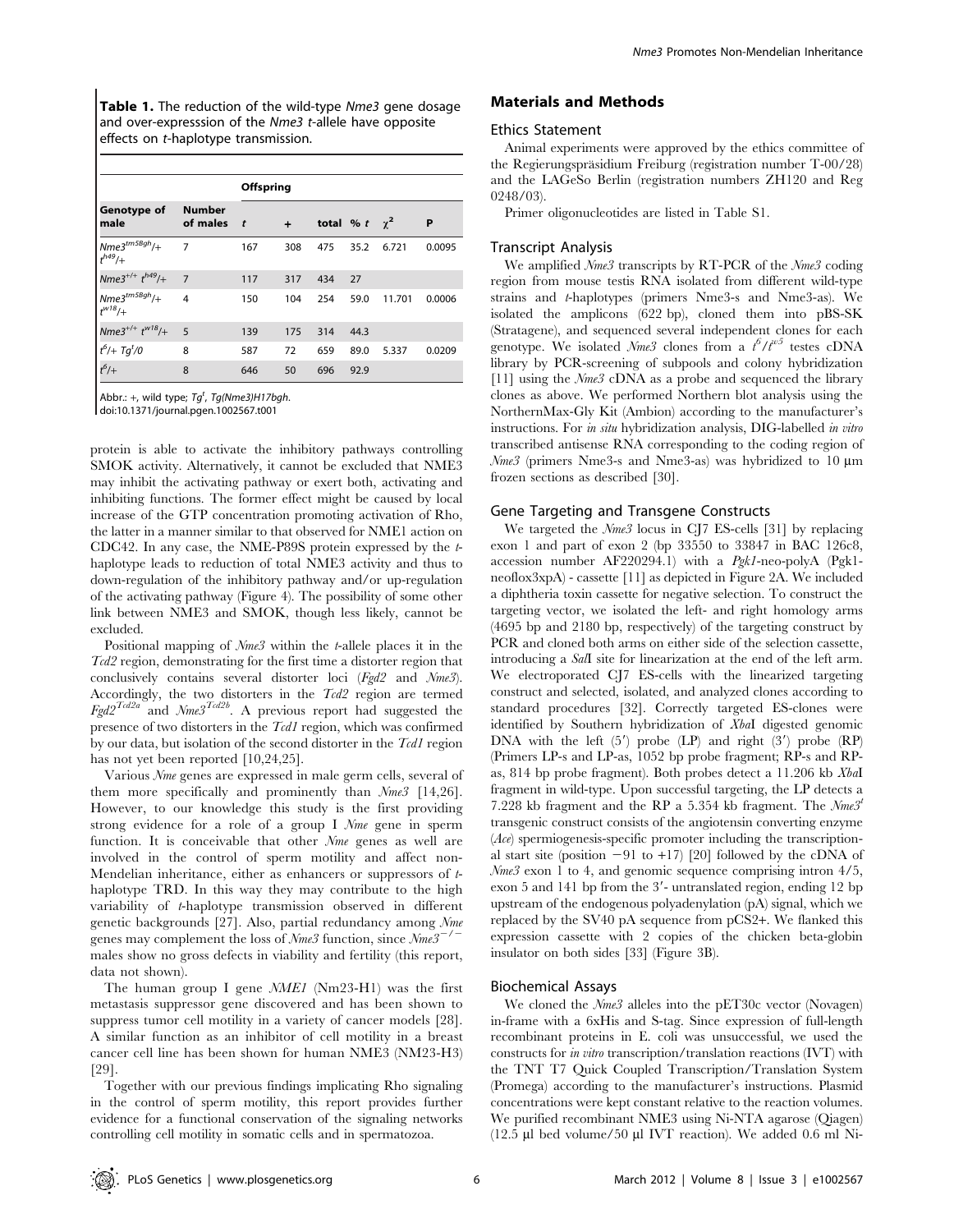

Figure 3. The t-allele of Nme3 encodes a hypomorph. (A) Nucleoside diphosphate kinase activities of wild-type (+) and t-allele (t)-derived proteins or mixtures of both expressed in vitro. The 1:1 mixture reflects the relative contribution of both alleles to NME3 activity in t/+ heterozygotes, the 1:2.6 ratio of + and t alleles corresponds to the expression of + and t alleles measured in testes from  $t^6$ /+;Tg<sup>t</sup>/0 males (B, C). The columns show the mean of three experiments with the standard deviation. (B) Schematic representation of the transgene construct Tg(Nme3)H17bgh (Tg<sup>t</sup>) generated for expression of the Nme3 t-allele during spermatogenesis. (C) Expression of the Nme3 t-allele from the transgene construct determined by Northern blot analysis of testis RNA derived from a  $t^6$ /+;Tg<sup>t</sup>/0 male. Quantification of endogenous ( $t^6$ , +) and transgene (Tg<sup>t</sup>)-derived transcripts revealed a ratio of 1:0.8. Assuming that the  $t^6$  allele contributes 50% of the endogenous Nme3 transcripts, the overall ratio of + to t derived Nme3 transcripts expressed in a t<sup>6</sup>/+;Tg<sup>t</sup>/0 male is therefore 1:2.6. Abbr.: Ace-prom, angiotensin converting enzyme promoter; SV40pA, Simian virus 40 polyadenylation signal fragment; ins, chicken beta globin insulator [33]; Ex, exon; Ndk, nucleoside diphosphate kinase. doi:10.1371/journal.pgen.1002567.g003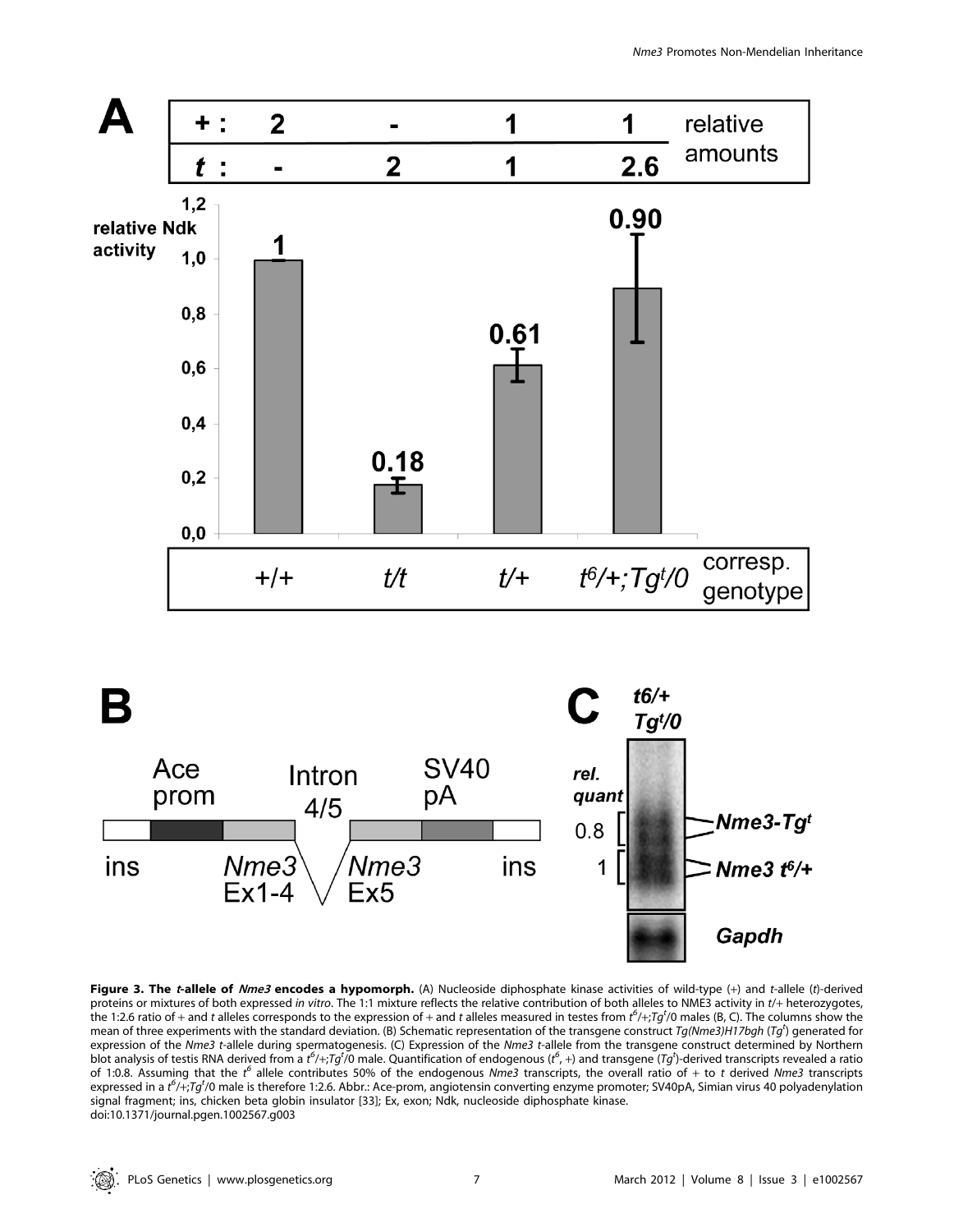

Figure 4. Model of the role of NME3 in *t*-haplotype transmission ratio distortion. Nme3<sup>Tcd2b</sup> encodes a hypomorphic allele of Nme3 leading to reduction of NME3 activity in sperm derived from a t/+ male. NME3 may be an activator of the inhibitory Rho signaling pathway or an inhibitor of<br>the activating pathway controlling SMOK activity, or both. NME3<sup>Tcd2b</sup> thu FGD2<sup>Tcd2a</sup> to enhance activation of SMOK in all sperm. The combined activity of all distorters leads to impairment of sperm motility, which is rescued exclusively in t-sperm by the responder encoding the dominant-negative variant SMOK<sup>TCR</sup>, resulting in transmission ratio distortion in favor of tsperm. Red upward pointing arrows indicate up-regulation, blue down-pointing arrows down-regulation; the green down-pointing arrow symbolizes rescued, the dark-red down-pointing arrow impaired flagellar motility. doi:10.1371/journal.pgen.1002567.g004

NTA buffer for binding  $(50 \text{ mM } \text{NaH}_2\text{PO}_4, 30 \text{ mM } \text{NaCl}$ ,  $20 \text{ mM }$  Imidazole,  $1 \times$  complete protease inhibitors EDTA-free (Roche), pH 8) and incubated at  $4^{\circ}$ C for 1.5 h with agitation. Samples were then washed  $3\times$  in Ni-NTA-buffer (0.8 ml) and NME3-protein was eluted with 45 µl elution buffer (Ni-NTA buffer containing 250 mM imidazole). For quantification of protein, we loaded 20 µl of eluted protein on a NuPAGE 4– 12% Bis-Tris Gel (Invitrogen) and blotted with the I-blot system (Invitrogen) on a PVDF membrane (Millipore). After blocking 1– 2 h at RT using 5% skim milk powder in TBS-T/0.2% Tween, we probed the blot with an anti-S-tag antibody (1:500 dilution, Delta Biolabs) overnight at  $4^{\circ}C$ , followed by incubation with donkey anti-rabbit HRP-coupled secondary antibody (1:10000 diluted, Jackson Immunoresearch), and detected the signal with the ECL Advance Western Blotting Detection Kit from GE Healthcare. Densitometry quantification of Western blots was performed using ImageJ software.

We analyzed NME3 protein preparations for nucleoside diphosphate kinase activity using a transphosphorylation assay followed by thin layer chromatography (TLC) essentially as described [34]. We used 20 µl NME3 protein eluate in a reaction mixture containing 10 mM HEPES, 20 mM NaCl and 2 mM  $MgCl<sub>2</sub>$ , 2 mM ATP, 1 mM TDP and 2 mM  $[\gamma$ <sup>-32</sup>P] ATP. We took 6 µl samples after each 15, 30, and 45 minutes incubation at room temperature and stopped the reaction with 1 µl of 50 mM EDTA (pH 8.0). As a positive control we used 0.1 U of nucleoside 5'-diphosphate kinase from bakers yeast (Sigma Aldrich N0379). Reactions were analyzed by TLC on PEIcellulose plates (Macherey-Nagel) using  $0.75 \text{ M}$  KH<sub>2</sub>PO<sub>4</sub> (pH 3.65) as running buffer. We exposed dried TLC plates to phosphorimager screens and quantified with ImageJ. Wild-type NME3 and NME3-P89S protein activities were normalized to total protein levels.

# Supporting Information

**Figure S1** Nme3 maps to the  $Tcd2$  region of the t-haplotype. (A) Genetic maps of the wild-type  $t$ -complex  $(+)$  and the  $t$ -haplotype  $(t)$ . The proximal partial *t*-haplotype  $t^{w18}$  arose by recombination between a t-haplotye and a wild-type chromosome within inversion 4 (In(17)4) resulting in loss of the distorter  $Tcd2$ . (B) Genomic Southern blot analysis using the coding sequence of Nme3 as probe demonstrates the presence of a non-polymorphic Nme3 fragment in  $t^{v18}$ , as shown by the presence of a 2.19 kb BglI fragment  $(+, t)$ , and of a 1.43 kb knock-out allele fragment in  $t^{wI8}$ / +;  $Nme3^{+/-}$  genomic DNA. Since  $Nme3$  is located distal to  $Fgd2$  in the *t*-haplotype and  $t^{w18}$  carries the wild-type allele of  $Fgd2$  (Figure la in [11]) we conclude that the 2.19 kb fragment in  $t^{w16}$ represents the wild-type  $Nme3$  allele. In addition, we did not detect t-allele  $Nme3$  transcripts in  $Nme3^{tm5Bgh}/+; t^{w18}/+$  testes-derived